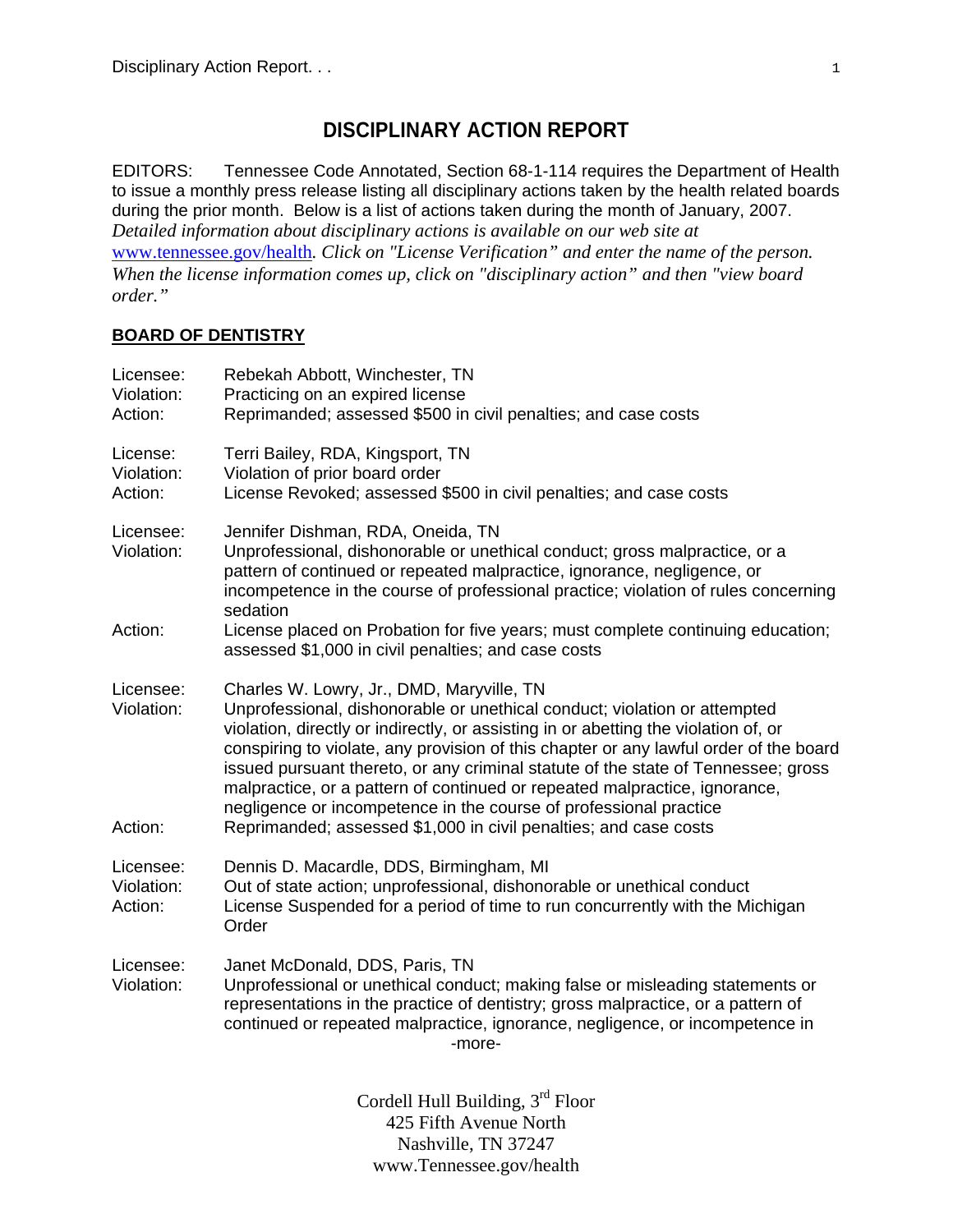| Action:                            | the course of professional practice; habitual intoxication or personal misuse of<br>any drugs in such manner as to adversely affect the person's ability to practice<br>dentistry; prescribing any controlled substance or any drug not in the course of<br>professional practice, or not in good faith to relieve pain and suffering, or not to<br>cure an ailment, physical infirmity or disease<br>License placed on Probation for five years with certain terms and conditions;<br>assessed \$8,000 in civil penalties; and case costs |
|------------------------------------|--------------------------------------------------------------------------------------------------------------------------------------------------------------------------------------------------------------------------------------------------------------------------------------------------------------------------------------------------------------------------------------------------------------------------------------------------------------------------------------------------------------------------------------------|
| Licensee:                          | Angela Oliver, RDA, Elizabethon, TN                                                                                                                                                                                                                                                                                                                                                                                                                                                                                                        |
| Violation:                         | Practicing on an expired license                                                                                                                                                                                                                                                                                                                                                                                                                                                                                                           |
| Action:                            | Reprimanded; assessed \$500 in civil penalties; and case costs                                                                                                                                                                                                                                                                                                                                                                                                                                                                             |
| Licensee:                          | Ann Remmert, RDH, Cookeville, TN                                                                                                                                                                                                                                                                                                                                                                                                                                                                                                           |
| Violation:                         | Practicing on an expired license                                                                                                                                                                                                                                                                                                                                                                                                                                                                                                           |
| Action:                            | Reprimanded; assessed \$900 in civil penalties; and case costs                                                                                                                                                                                                                                                                                                                                                                                                                                                                             |
| Licensee:<br>Violation:<br>Action: | Richard Stacy, DDS, Franklin, TN<br>Unprofessional, dishonorable or unethical conduct; violation of rules concerning<br>termination of dentist/patient relationship<br>License placed on Probation for five years; must notify all patients; must<br>complete continuing education; assessed \$8,000 in civil penalties; assessed<br>costs                                                                                                                                                                                                 |

### **BOARD OF MEDICAL EXAMINERS**

- Licensee: Patrick Joseph Dean, M.D., Memphis, TN Violation: Unprofessional, dishonorable or unethical conduct; out of state action Action: Reprimanded; assessed case costs
- Licensee: Jeffrey W. Drinnen, M.D., Knoxville, TN
- Violation: Unprofessional, dishonorable or unethical conduct; gross malpractice, or a pattern of continued or repeated malpractice, ignorance, negligence or incompetence in the course of medical practice; dispensing, prescribing or otherwise distributing any controlled substances or any other drug not in the course of professional practice, or not in good faith to relieve pain and suffering, or not to cure an ailment, physical infirmity or disease, or in amounts and/or durations not medically necessary, advisable or justified for a diagnosed condition; dispensing, prescribing or otherwise distributing to any person a controlled substance or any other drug if such person is addicted to the habit of using controlled substances without making a bona fide effort to cure the habit of such patient; dispensing, prescribing or otherwise distributing any controlled substance or other drug to any person in violation of any law of the state of the United States; violation of rules regarding prescribing
- Action: License placed on Probation for five years; must meet certain terms and conditions; assessed \$19,000 in civil penalties; and case costs

-more-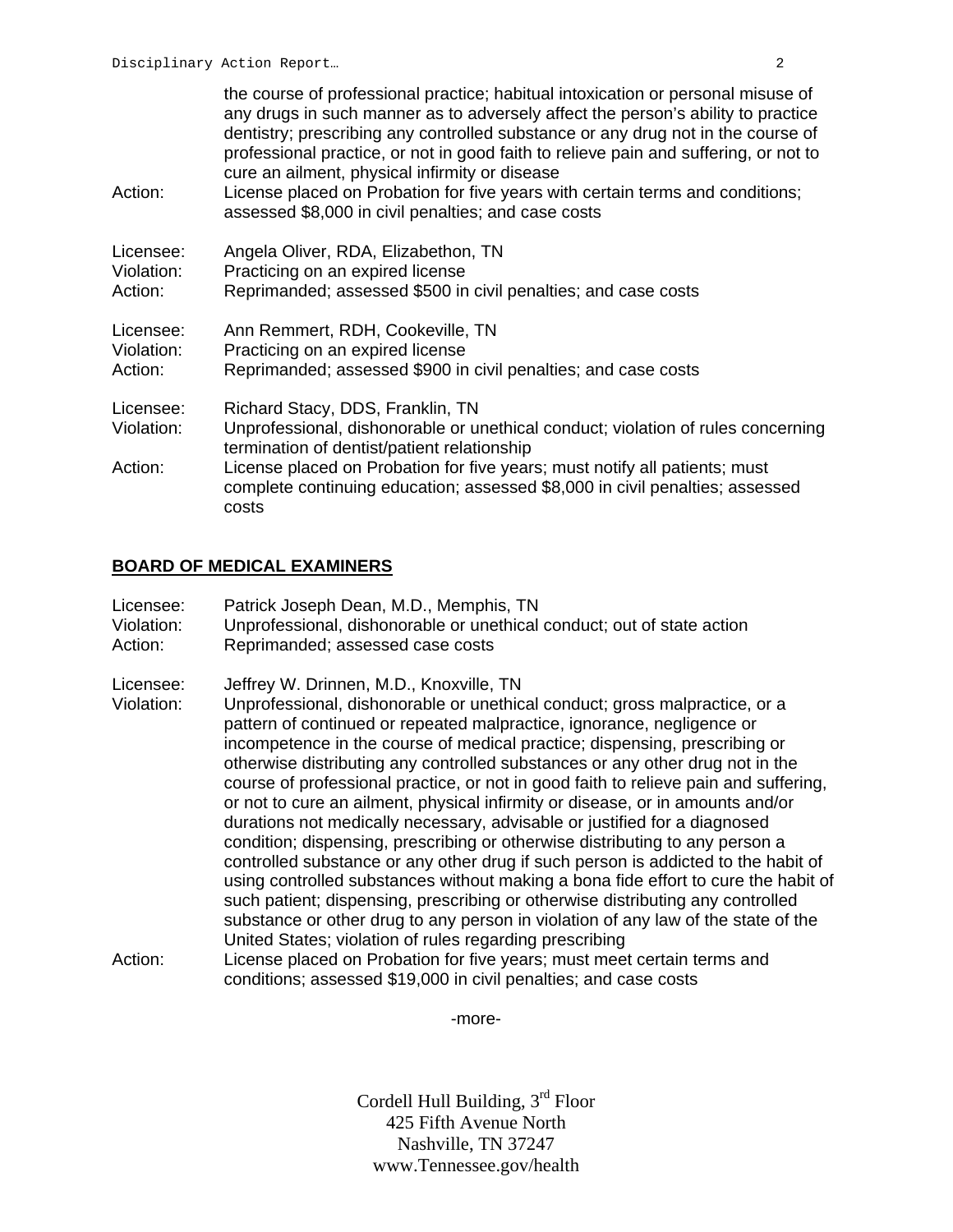- Licensee: Raymond Enzenauer, M.D., Chattanooga, TN Violation: Unprofessional, dishonorable or unethical conduct Action: License placed on Probation for five years; must meet certain terms and conditions
- Licensee: Bruce L. Fariss, M.D., Knoxville, TN
- Violation: Unprofessional, dishonorable or unethical conduct; violation or attempted violation, directly or indirectly, or assisted in or abetted the violation of, or conspired to violate, any provision of the chapter or any lawful order of the board issued pursuant thereto, or any criminal statute of the State of Tennessee; making false statements or representations, or guilty of fraud or deceit in obtaining admission to practice, or is guilty of fraud or deceit in the practice of medicine; habitual intoxication or personal misuse of any drugs or the use of intoxicating liquors, narcotics, controlled substances or other drugs or stimulants in such manner as to adversely affect the person's ability to practice medicine; conviction of a felony, or any offense under state or federal drug laws, or any offense involving moral turpitude; dispensing, prescribing or otherwise distributing any controlled substances or any other drug not in the course of professional practice, or not in good faith to relieve pain and suffering, or not to cure an ailment, physical infirmity or disease, or in amounts and/or durations not medically necessary, advisable or justified for a diagnosed condition; dispensing, prescribing or otherwise distributing to any person a controlled substance or any other drug if such person is addicted to the habit of using controlled substances without making a bona fide effort to cure the habit of such patient; dispensing, prescribing or otherwise distributing any controlled substance or other drug to any person in violation of any law of the state of the United States Action: License placed on Probation for five years; must meet certain terms and conditions; assessed \$15,000 in civil penalties and assessed case costs
- Licensee: Nicholas W. Howard, M.D., Eads, TN
- Violation: Unprofessional, dishonorable or unethical conduct; violation of a board order<br>Action: License Permanently Revoked: assessed costs License Permanently Revoked: assessed costs
- Licensee: Edward King, M.D., Hermitage, TN
- Violation: Unprofessional, dishonorable or unethical conduct; engaging in the practice of medicine when mentally or physically unable to safely do so
- Action: License placed on Probation for five years; must meet certain terms and conditions; and assessed case costs

## **COMMITTEE OF PHYSICIAN ASSISTANTS**

Licensee: Deloyn L. McDonough, P.A., Etowah, TN Violation: Habitual intoxication or personal misuse of any drugs or the use of intoxicating liquors, narcotics, controlled substances, or other drugs or stimulants in such a -more-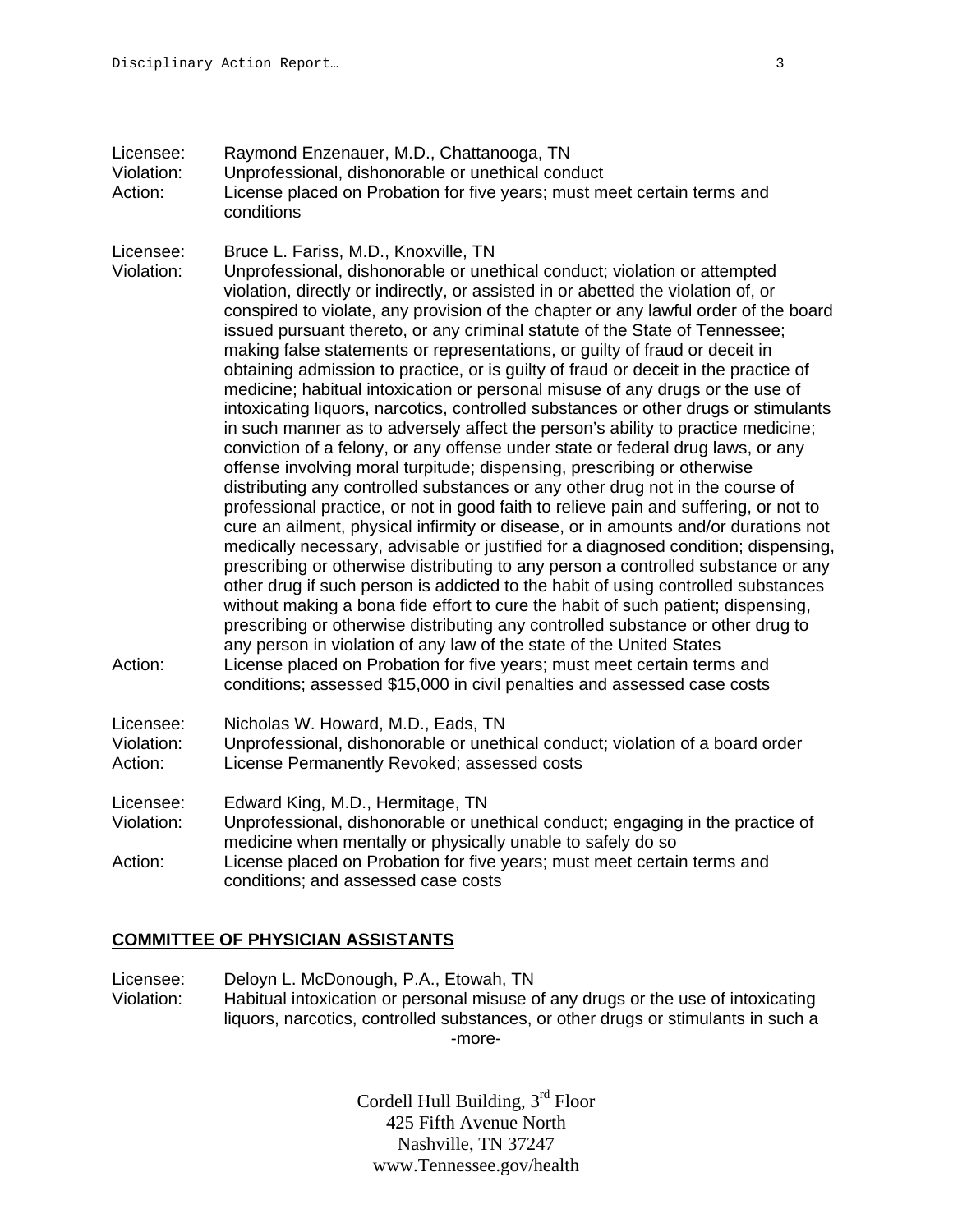manner as to adversely affect the person's ability to practice as a Physician Assistant

Action: License placed on Probation to run concurrent with his TNPAP contract; assessed case costs

#### **BOARD OF EXAMINERS IN PSYCHOLOGY**

Licensee: Steven E. Collins, Sr. PE, Gatlinburg, TN<br>Violation: Unprofessional. dishonorable or unethical Unprofessional, dishonorable or unethical conduct; violation of board order Action: License Revoked; assessed \$1,000 in civil penalties; and assessed case costs

#### **JANUARY ABUSE REGISTRY PLACEMENTS**

| Individual: | Sandra Kaye Runions, CNA (Revoked), Columbia, TN              |
|-------------|---------------------------------------------------------------|
| Abuse:      | Misappropriation                                              |
| Action:     | <b>Placed on Abuse Registry</b>                               |
| Individual: | Myrissa Bills, Unknown Position, Memphis, TN                  |
| Abuse:      | Neglect/Physical                                              |
| Action:     | <b>Placed on Abuse Registry</b>                               |
| Individual: | Cassandra Viola Konadu, Caretaker/Companion, Location Unknown |
| Abuse:      | Physical                                                      |
| Action:     | <b>Placed on Abuse Registry</b>                               |
| Individual: | Angela Marie Fox, CNA (Revoked), Greeneville, TN              |
| Abuse:      | Physical                                                      |
| Action:     | <b>Placed on Abuse Registry</b>                               |
| Individual: | Deborah Jane Keeton, CNA (Revoked), Columbia, TN              |
| Abuse:      | <b>Physical/Neglect</b>                                       |
| Action:     | <b>Placed on Abuse Registry</b>                               |
| Individual: | Marcus Brown, Direct Care Staff, Jackson, TN                  |
| Abuse:      | Physical/Verbal/Neglect                                       |
| Action:     | <b>Placed on Abuse Registry</b>                               |

-more-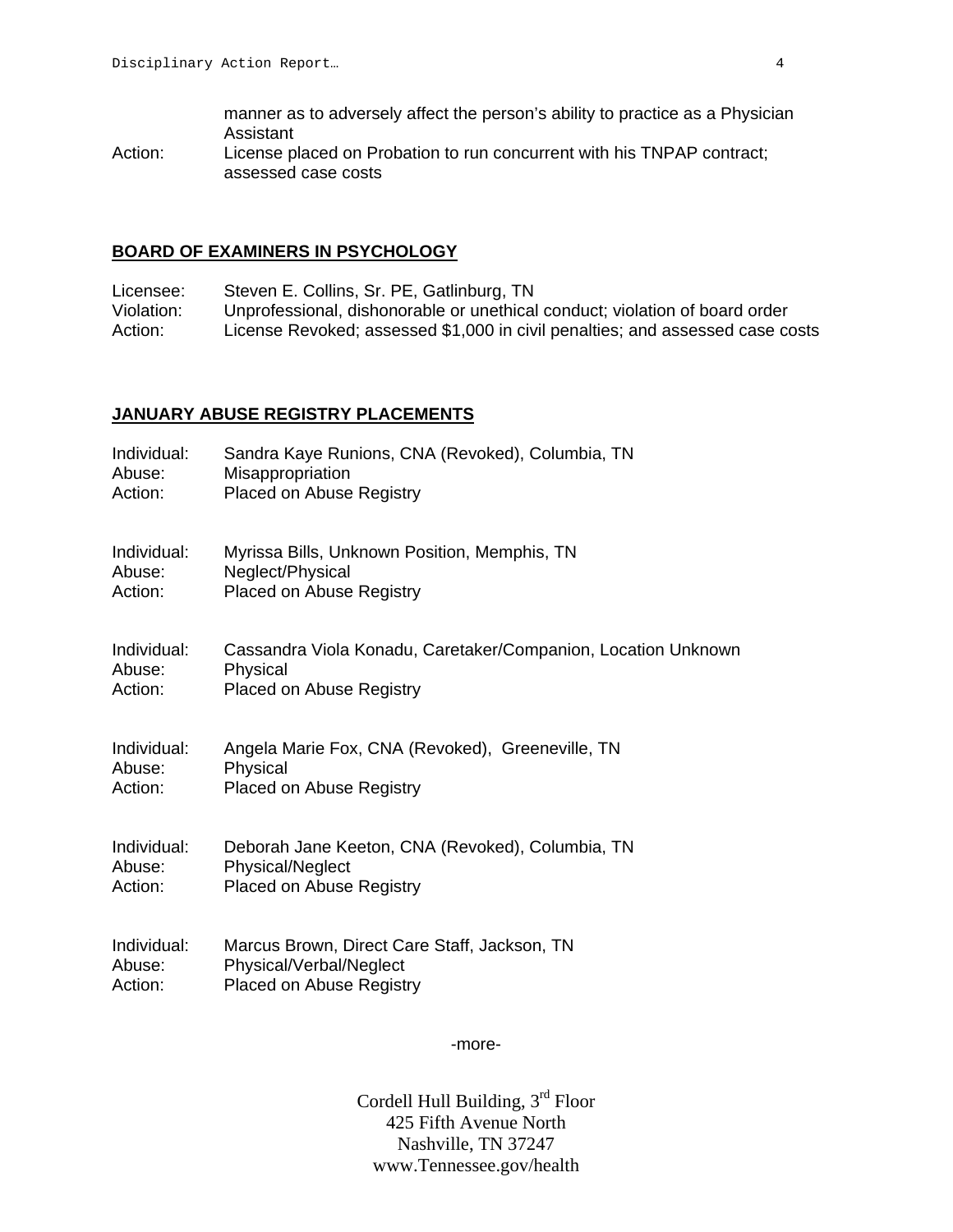| Individual:                      | Coronda Hillard, LPN, Memphis, TN                                                                                                                                                                                                   |
|----------------------------------|-------------------------------------------------------------------------------------------------------------------------------------------------------------------------------------------------------------------------------------|
| Abuse:                           | <b>Emotional/Neglect</b>                                                                                                                                                                                                            |
| Action:                          | Placed on Abuse Registry                                                                                                                                                                                                            |
| Individual:                      | Angela Damewood, Direct Care Staff/CRNA (Revoked), Knoxville, TN                                                                                                                                                                    |
| Abuse:                           | Neglect                                                                                                                                                                                                                             |
| Action:                          | Placed on Abuse Registry                                                                                                                                                                                                            |
| Individual:                      | Frank Hess, Direct Support Staff, Kingsport, TN                                                                                                                                                                                     |
| Abuse:                           | Neglect                                                                                                                                                                                                                             |
| Action:                          | Placed on Abuse Registry                                                                                                                                                                                                            |
| Individual:                      | Francis P. Garcia, Developmental Technician, Nashville, TN                                                                                                                                                                          |
| Abuse:                           | Neglect                                                                                                                                                                                                                             |
| Action:                          | Placed on Abuse Registry                                                                                                                                                                                                            |
| Individual:                      | Edward D. Jordan, Direct Support Person, Mosheim, TN                                                                                                                                                                                |
| Abuse:                           | Physical                                                                                                                                                                                                                            |
| Action:                          | Placed on Abuse Registry                                                                                                                                                                                                            |
| Individual:                      | Justin Hill, Direct Care Staff, Dyersburg, TN                                                                                                                                                                                       |
| Abuse:                           | Neglect                                                                                                                                                                                                                             |
| Action:                          | Placed on Abuse Registry                                                                                                                                                                                                            |
| Individual:                      | Allison Flanders, Developmental Technician, Greeneville, TN                                                                                                                                                                         |
| Abuse:                           | Neglect                                                                                                                                                                                                                             |
| Action:                          | Placed on Abuse Registry                                                                                                                                                                                                            |
| Individual:                      | Christopher L. Fillers, Neglect/Physical, Greeneville, TN                                                                                                                                                                           |
| Abuse:                           | Neglect/Physical                                                                                                                                                                                                                    |
| Action:                          | Placed on Abuse Registry                                                                                                                                                                                                            |
| Individual:                      | Tiffany Lake, Direct Support Staff, Nashville, TN                                                                                                                                                                                   |
| Abuse:                           | Neglect                                                                                                                                                                                                                             |
| Action:                          | Placed on Abuse Registry                                                                                                                                                                                                            |
| Individual:                      | Charles Comer, Direct Care Staff/CNA (Revoked), Alcoa, TN                                                                                                                                                                           |
| Abuse:                           | <b>Physical/Neglect</b>                                                                                                                                                                                                             |
| Action:                          | Placed on Abuse Registry                                                                                                                                                                                                            |
| Individual:<br>Abuse:<br>Action: | Michelle L. Reaves, Supported Living Companion, Greeneville, TN<br>Neglect<br>Placed on Abuse Registry<br>-more-<br>Cordell Hull Building, $3rd$ Floor<br>425 Fifth Avenue North<br>Nashville, TN 37247<br>www.Tennessee.gov/health |